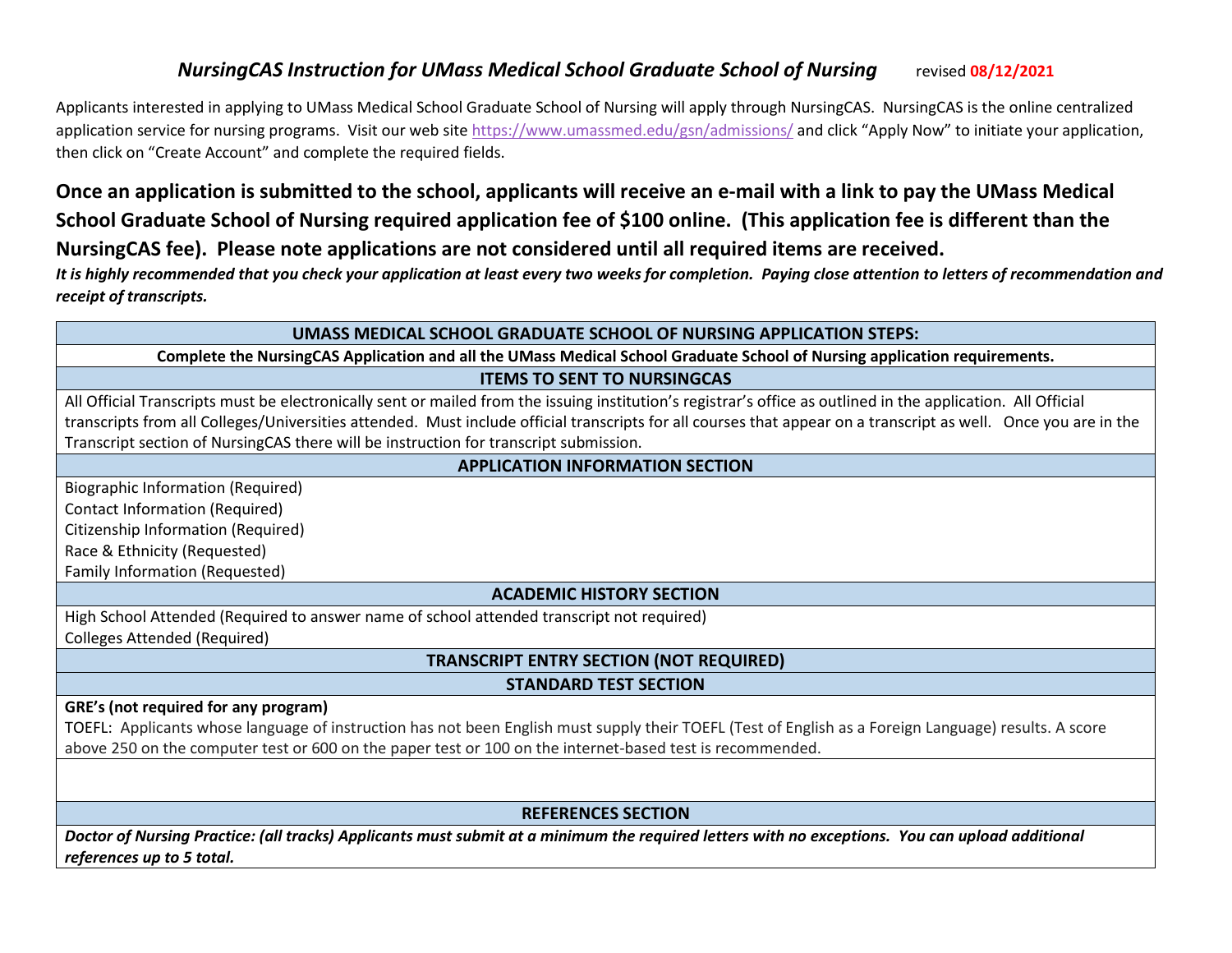- o *Graduate Entry Pathway to DNP (GEP) Applicants* must submit 3 letters of recommendation from people with whom you have been in contact within the last five years. 2 academic (former faculty members) and 1 professional (the professional recommendations must evaluate your leadership potential
- o *BSN to DNP & PGO to DNP Applicants* must submit 3 letters of recommendation from people with whom you have been in contact within the last five years. 1 academic (former faculty members) and 2 professionals (1 of the professional recommendations must evaluate your leadership potential
- o *Post Masters to DNP/Nurse Administrator* must submit 2 letters of recommendation from people with whom you have been in contact within the last five years: (1) A recent supervisor who can evaluate APN (Advanced Practice Nurse) or nurse administrator employment experience, (2) A professional recommendation from a master's or Doctoral prepared nurse who can speak to your potential for academic success and can evaluate your leadership potential as an APN or nurse administrator with a DNP

### *Master of Science- Nursing Interprofessional Leadership*: *must upload in document section a personal statement as outlined below by program (REQUIRED)*

o Applicants must submit at a minimum three required letters with no exceptions. Submit three letters of recommendation from people you were in contact within the last five years. 1 academic (from a former faculty member), 1 professional, and 1 from a professional nurse recently responsible for evaluating your nursing practice.

### *PhD Applicants must submit at a minimum the required letters with no exceptions. You can upload additional references up to 5 total.*

- o *GEP to PhD -* Submit 3 letters of recommendation; 2 academic (former faculty preferably doctorally prepared) and 1 professional reference that can evaluate your leadership potential.
- o *BSN to PhD & PGO to PhD* Submit two letters of recommendation preferably from PhD prepared individuals who can evaluate your academic potential and your ability to lead the discipline of nursing. We suggest that one reference be from your academic advisor and one from a faculty member.
- o *Masters to PhD –* Submit two letters of recommendation preferably from PhD prepared individuals who can evaluate your academic potential and your ability to lead the discipline of nursing. We suggest that one reference be from your academic advisor, or your thesis/project advisor and one be from a previous faculty member.
- o *DNP to PhD –* Submit two letters of recommendation preferably from doctorally prepared individuals who can evaluate your academic potential and your ability to lead the discipline of nursing. We suggest that one reference be from a faculty member and one from your scholarly project advisor.

### *Post Graduate Certificate Applicants must submit at a minimum the required letters with no exceptions. You can upload additional references up to 5 total.*

- o *Psychiatric Mental Health Certificate* 2 letters required 1 professional and 1 from another professional responsible for evaluating your practice.
- o *Adult Gerontology Acute Care NP or Adult Gerontology Primary Care NP*  3 letters of recommendations from people with whom you have been in contact within the last five years. 1 academic (from a former faculty member), 1 professional, and 1 from a professional nurse who has been recently responsible for evaluating your professional nursing practice.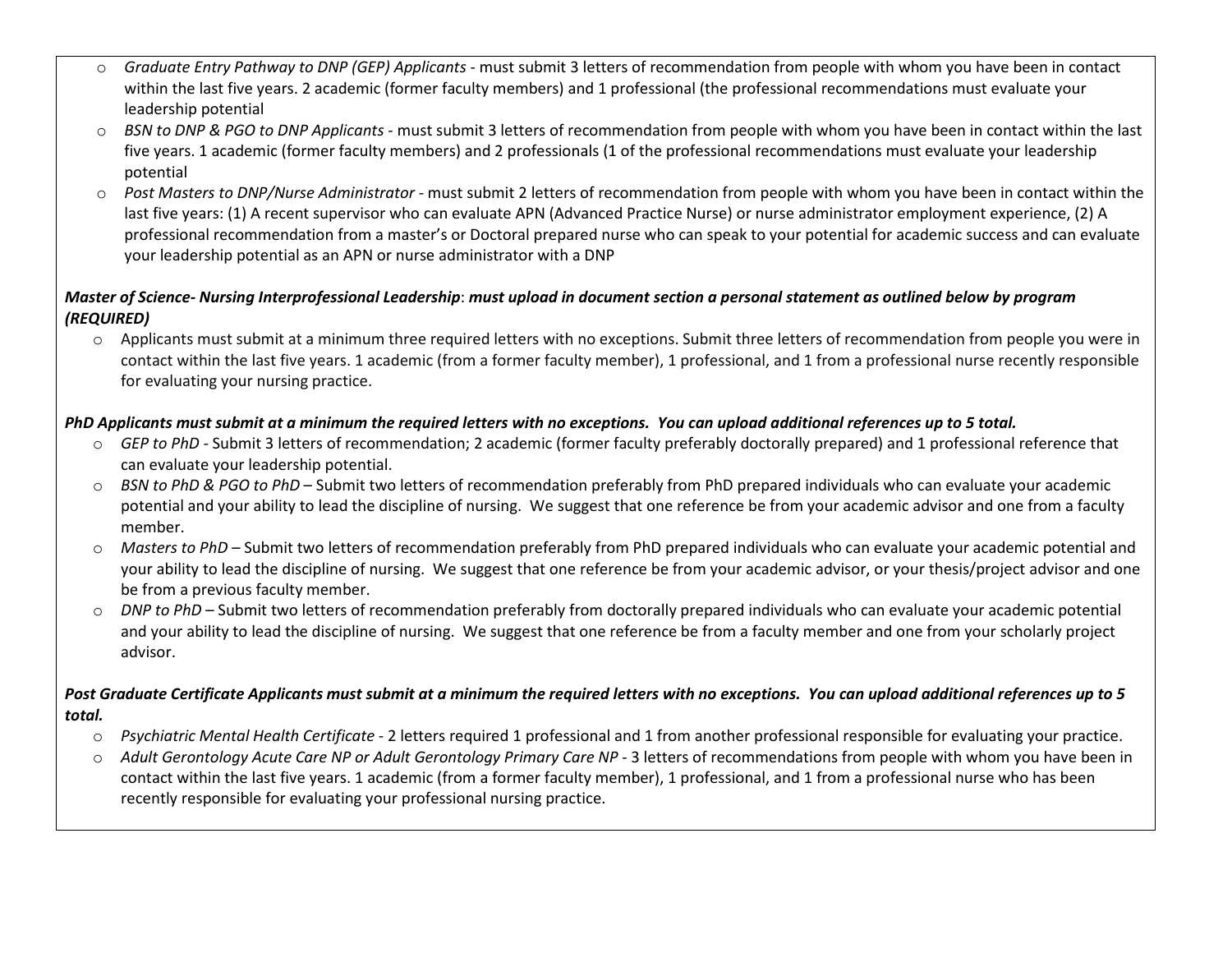*Post Masters DNP APRN & Nurse Administrator Applicants must submit at a minimum the required letters with no exceptions. You can upload additional references up to 5 total.*

 $\circ$  must submit 2 letters of recommendation from people with whom you have been in contact within the last five years: (1) A recent supervisor who can evaluate APN (Advanced Practice Nurse) or nurse administrator employment experience, (2) A professional recommendation from a master's or Doctoral prepared nurse who can speak to your potential for academic success and can evaluate your leadership potential as an APN or nurse administrator with a DNP.

**Achievements (REQUESTED NOT REQUIRED)**

#### **Experience (DO NOT ENTER UPLOAD A RESUME OR CV IN THE DOCUMENT UPLOAD SECTION REQUIRED)**

**Licensure and certification (NOT REQUIRED)**

**Release statement (REQUIRED)**

### **PROGRAM DOCUMENT MATERIALS SECTION**

**CV/Resume (Upload in documents section REQUIRED)**

*Doctor of Nursing Practice: (Family, Adult Gerontology Acute Care NP, Adult Gerontology Primary Care NP & Post Masters) must upload in document section a personal statement as outlined below by program and track (REQUIRED)*

- o *Graduate Entry Pathway to DNP*: a.) Your reasons, personal and/or professional, for pursuing a program of study to become a DNP prepared advanced practice with a DNP. (This response should be 500 words) b.) Your career plans as a DNP prepared advanced practice nurse upon graduation and in the future. (This response should be 500 words)
- o *BSN to DNP & PGO to DNP*: a.) Your reasons, personal and/or professional, for pursuing a program of study to become a DNP prepared advanced practice with a DNP. (This response should be 500 words) b.) Your career plans as a DNP prepared advanced practice nurse upon graduation and in the future. (This response should be 500 words)
- o *Post Masters to DNP*: a.) Your reasons, personal and/or professional, as a currently practicing certified APRN or nurse administrator for pursuing a program of study to obtain a DNP degree. (This response should be 500 words) b.) Your career plans as an advanced practice nurse with a DNP after graduation and in the future. (This response should be 500 words)

### *Doctor of Nursing Practice Applicants: (Psychiatric Mental Health NP) must upload in document section a personal statement as outlined below by program and track (REQUIRED)*

- o *Graduate Entry Pathway to DNP*: Your reasons, personal and/or professional, for pursuing a program of study to become a psychiatric mental health nurse practitioner. (This response should be 500 words) b.) Your career plans as an advanced practice nurse with a DNP after graduation and in the future. (This response should be 500 words)
- o *BSN to DNP & PGO to DNP Applicants:* a.) Your reasons, personal and/or professional, for pursuing a program of study to become a psychiatric mental health nurse practitioner. (This response should be 500 words) b.) Your career plans as an advanced practice nurse with a DNP after graduation and in the future. (This response should be 500 words)

#### *Master of Science- Nursing Interprofessional Leadership*: *must upload in document section a personal statement as outlined below by program (REQUIRED)*

o Personal statement please address the following: A 1,000-word essay explaining your personal and professional reason why you want to pursue this nursing specialty and your 5-year career plan after graduating from the program.